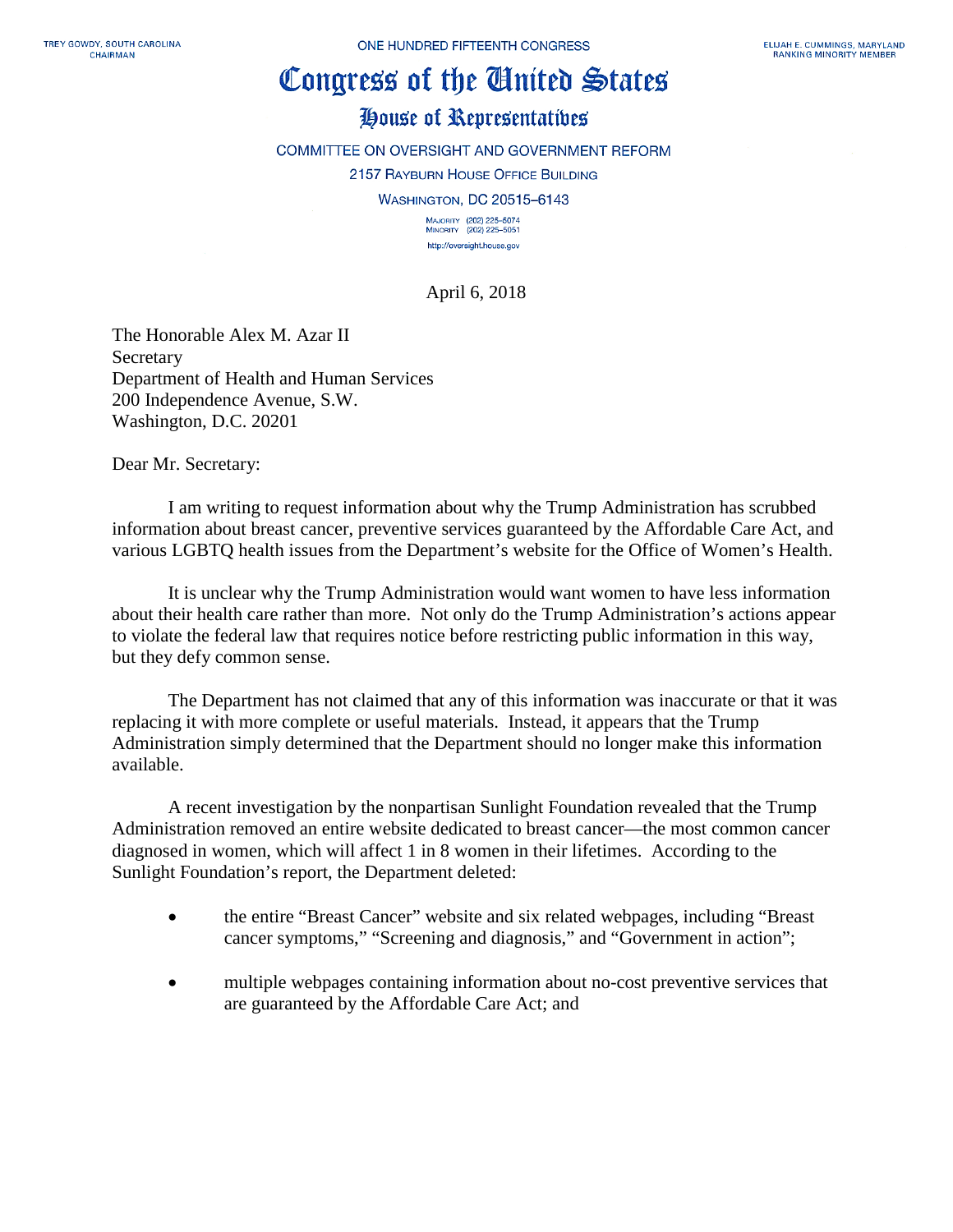The Honorable Alex M. Azar II Page 2

> • information about the Centers for Disease Control and Prevention's "National Breast and Cervical Cancer Early Detection Program," which provides screening services to "low-income, uninsured, and underinsured women."<sup>[1](#page-1-0)</sup>

The Sunlight Foundation previously revealed that the Department deleted an entire webpage on "Lesbian and bisexual health" that provided information about challenges that "lesbian and bisexual women face in the health care system." According to the report, links to this information from elsewhere on the website were also disabled. Although a document containing similar information remains live, it is not accessible unless the user types in the document's exact web address. [2](#page-1-1)

*Politico* has reported that a communications firm known as Hager Sharp has maintained the Department's website since 2012, but that the Department "determines the content."<sup>[3](#page-1-2)</sup> A Department spokesperson claimed that these webpages were deleted because the "content was not mobile-friendly and very rarely used" and that the Department engaged in a "comprehensive audit and use analysis process."[4](#page-1-3)

These deletions may violate federal law. The Paperwork Reduction Act requires agencies to "provide adequate notice when initiating, substantially modifying, or terminating significant information dissemination products."<sup>[5](#page-1-4)</sup> It does not appear that the Department gave any such notice before scrubbing this information from its websites.

## **Request for Information**

Any actions that threaten women's access to information about their health care are extremely troubling. To better understand the decisions to delete these webpages, I request that you provide the following documents by April 20, 2018:

 $\overline{a}$ 

<span id="page-1-0"></span><sup>1</sup> Sunlight Foundation, Web Integrity Project, *Removal of Breast Cancer Website and Related Webpages from within HHS's Office on Women's Health Website* (Mar. 29, 2018) (online at http://sunlightfoundation.com/wpcontent/uploads/2018/03/AAR-4-OWH-Breast-Cancer-180329.pdf). *See also* Susan G. Komen Breast Cancer Foundation, *Breast Cancer Fact Sheet* (online at

https://ww5.komen.org/uploadedFiles/\_Komen/Content/About\_Breast\_Cancer/Facts\_and\_Statistics/BCFactSheetJa n2018.pdf).

<span id="page-1-1"></span><sup>2</sup> Sunlight Foundation, Web Integrity Project, *Removal of Webpage and Corresponding Links Pertaining to Lesbian and Bisexual Health from HHS's Office of Women's Health Website* (Mar. 21, 2018) (online at http://sunlightfoundation.com/wp-content/uploads/2018/03/AAR-3-OWH-Lesbian-Bisexual-180321.pdf).

<span id="page-1-2"></span><sup>3</sup> *HHS Strips Lesbian, Bisexual Health Content from Women's Health Website*, Politico (Mar. 21, 2018) (online at www.politico.com/story/2018/03/21/hhs-strips-lesbian-bisexual-health-content-from-womens-healthwebsite-430123).

<span id="page-1-4"></span><span id="page-1-3"></span><sup>4</sup> Think Progress, *Health Department Removes Breast Cancer and Obamacare Info from Women's Health Website* (Apr. 2, 2018) (https://thinkprogress.org/health-department-removes-breast-cancer-obamacare-informationwomens-health-a75d9c1eb5db/).

 $544$  U.S.C. § 3506(d)(3).